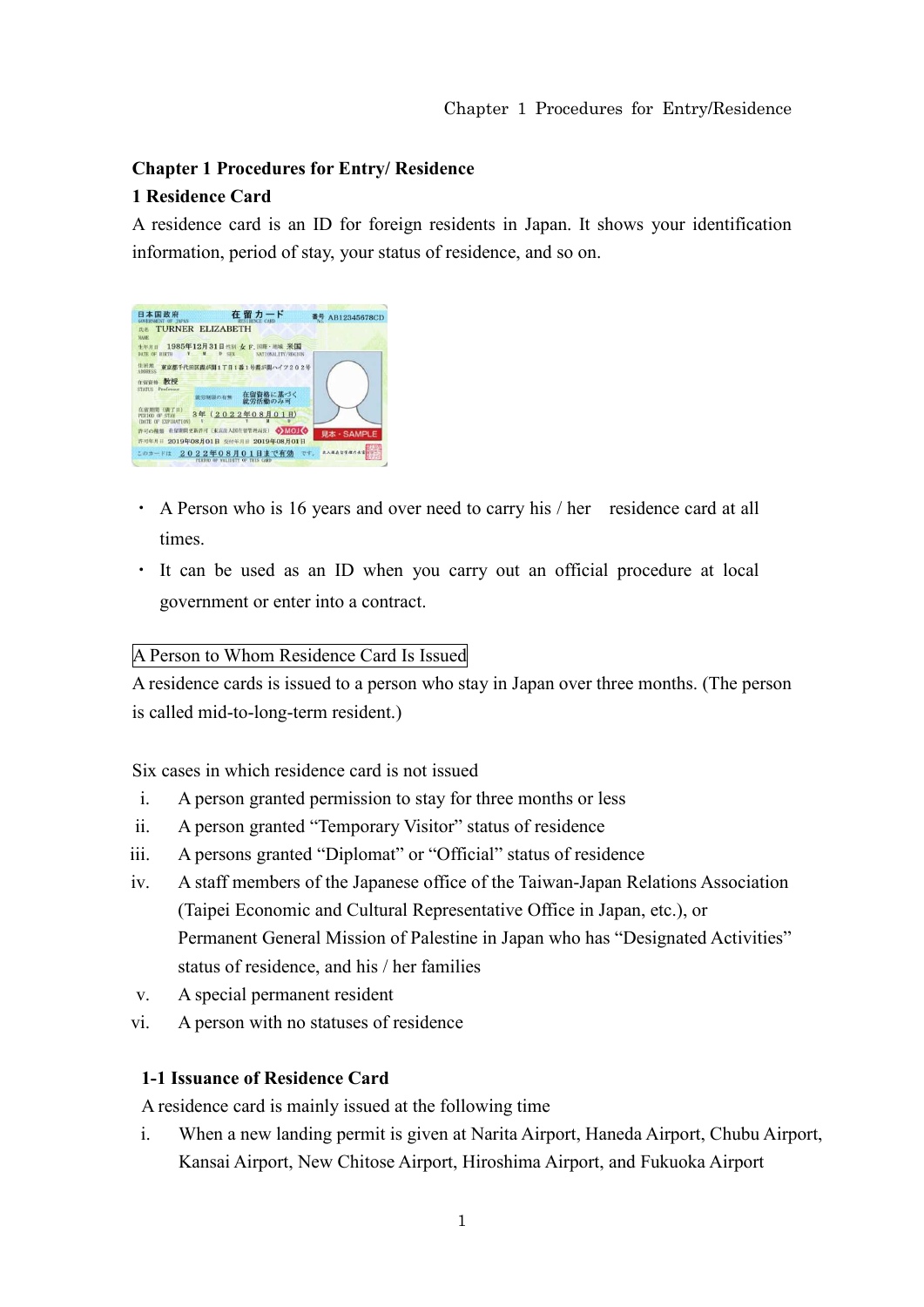- ・ A residence card is issued at the airport.
- ii. When a new landing permit is given at an airport or a port not mentioned above
	- ・ Please submit a moving-in notification to the municipal office where you live. After that your Residence Card will be delivered to your house by mail.
- iii. When you receive permission for extension of the period of stay
	- ・ Please apply for extension of period of stay (cf. 2-1) at the Regional Immigration Services Bureau (including district offices and branch offices of the regional immigration services bureau; the same shall apply hereinafter) before your period of stay expires. A new residence card will be issued if your application is permitted.
- iv. When you receive permission for change of the status of residence
	- ・ If you need to change your status of residence, please apply for change of status of residence at the Regional Immigration Services Bureau (cf. 2-2). A new residence card will be issued if your application is permitted.
- v. When you receive permission for acquisition of status of residence
	- ・ If a child is born in Japan without Japanese nationality, and wishes to continue to stay in Japan beyond 60 days after he or she is born, it is necessary to apply for acquisition of his/her status of residence at the Regional Immigration Services Bureau within 30 days from the date of birth (cf. 2-4). A new residence card will be issued if his/her application is permitted.

#### **1-2 Moving In Notification**

A person who has had been issued a Residence Card need to register his / her address (file moving-in notification) within 14 days after his / her residence has been determined.

To file the notification, either a Residence Card or passport is needed.

See: Chapter 2-1, 1-1

#### **1-3 Loss of Residence Card**

You need to apply for reissuance of a residence card at the Regional Immigration Services Bureau within 14 days of the day when the loss is known.

#### Necessary Documents

・ Passport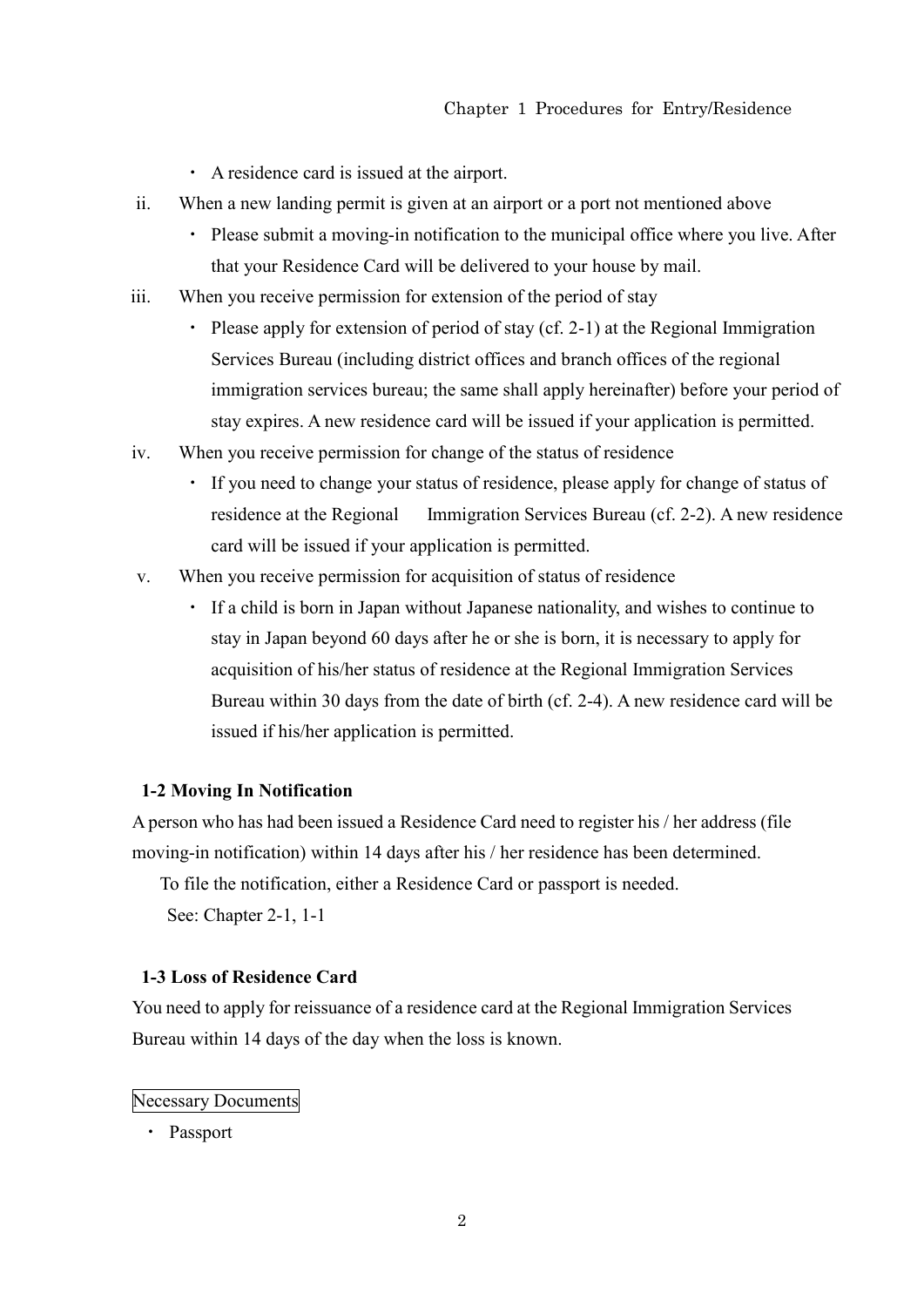- ・ A photograph (4 cm long x 3 cm wide, taken within the last three months. You don't need to submit a photograph if you are under 16.)
- Documentation that proves reasons for loss of the Residence Card (Certificate of Lost Property Report, Report of Theft, Disaster Victim Notification, etc.)
- ・ An application for reissuance of a Residence Card
- ☛ See the following URL for details: http://www.moj.go.jp/isa/applications/procedures/nyuukokukanri10\_00010.html



### **1-4 Return of Residence Card**

You need to return your residence card in the following circumstances:

Departure (leaving Japan after finishing your activities)

- ・Please return your residence card to an Immigration officer at an airport or seaport when you leave Japan.
	- ・When a family member or someone you live with died
	- ・If you left Japan with re-entry permit but did not return to Japan within the validity period of the permit
	- ・When you were naturalized as a Japanese citizen

In the cases above, please return your residence card within 14 days by one of the following methods.

- ・Bring the residence card to the nearest Regional Immigration Services Bureau.
- ・Send the residence card by mail

To: Odaiba Branch Office, the Tokyo Regional Immigration Services Bureau Tokyo Port Joint Government Building 9F, 2-7-11 Aomi, Koto-ku, Tokyo 135-0064 (Please write "Return of the Residence Card" on the front of the envelope)

☛see the following URL for details:

http://www.moj.go.jp/isa/applications/procedures/nyuukokukanri10\_00020. html

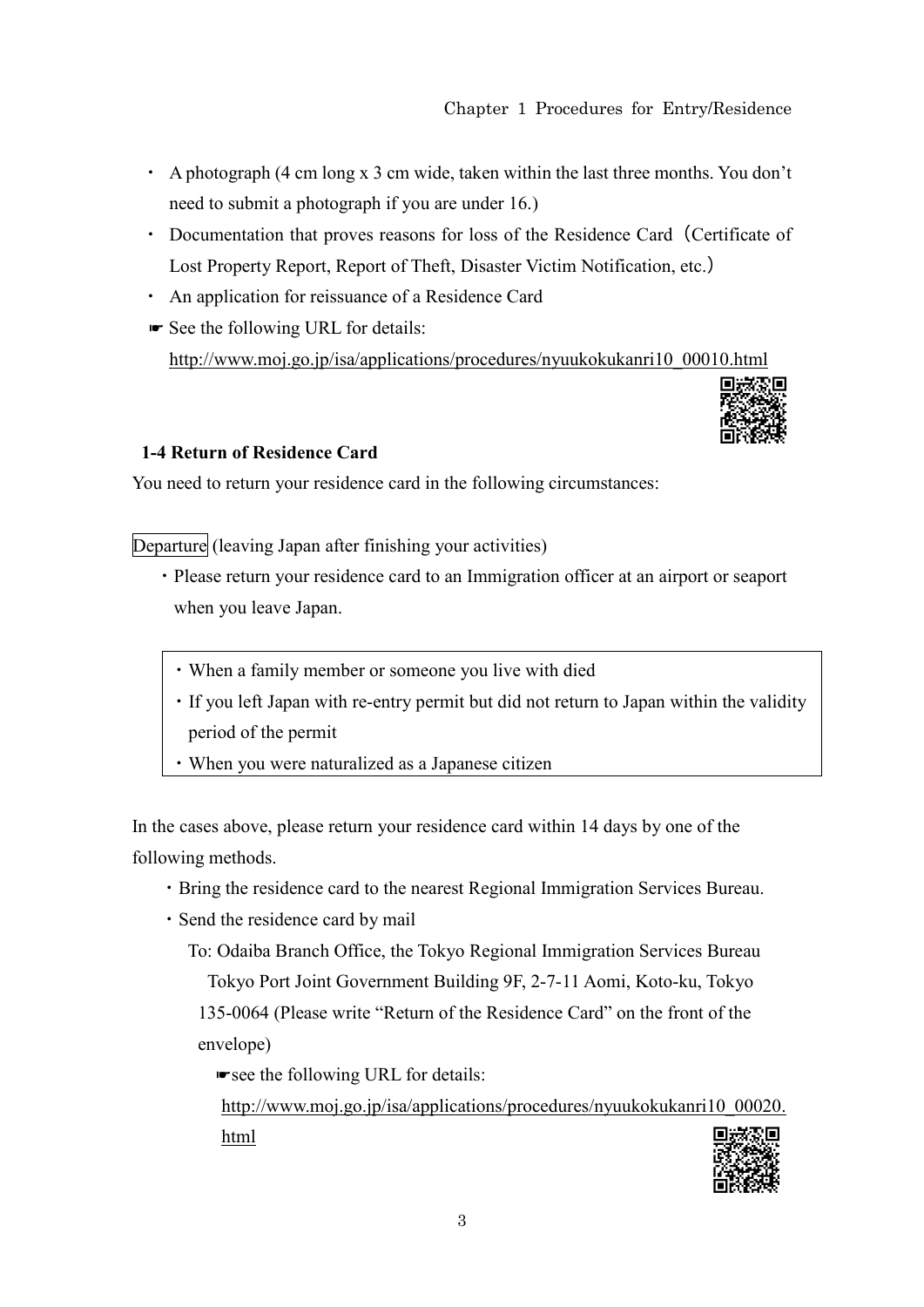## **2 Procedures relating to status of residence**

# **2-1 Extension of period of stay (renewal of period of stay)**

If you wishto continue to stay in Japan beyond your currently authorized period of stay, you need to apply for an extension of period of stay at a Regional Immigration Services Bureau.

## Necessary Documents

- ・ Passport
- ・ Residence Card (if you have been issued one already)
- ・ A photograph (4 cm long x 3 cm wide, taken within three months, not required for persons under the age of 16.) 同制 恋同
- ・ An application form for extension of period of stay http://www.moj.go.jp/isa/applications/procedures/16-3-1.html
- ・ Documentation that specifies your planned activities in Japan etc. http://www.moj.go.jp/isa/applications/procedures/shin\_zairyu\_ koshin10\_01.html



# **2-2 Change of status of residence(Change of purpose of residence)**

If you want to change your purpose of residence, you need to apply for change of status of residence at a Regional Immigration Services Bureau.

## Necessary Documents

- ・ Passport
- ・ Residence Card (If you have been issued one already)
- ・ A photograph (4 cm long x 3 cm wide, taken within three months, not required for persons under the age of 16)
- ・ An application form for change of status of residence http://www.moj.go.jp/isa/applications/procedures/16-2-1.html
- ・ Documentation that specifies your planned activities in Japan etc. http://www.moj.go.jp/isa/applications/procedures/zairyu\_henko10.html

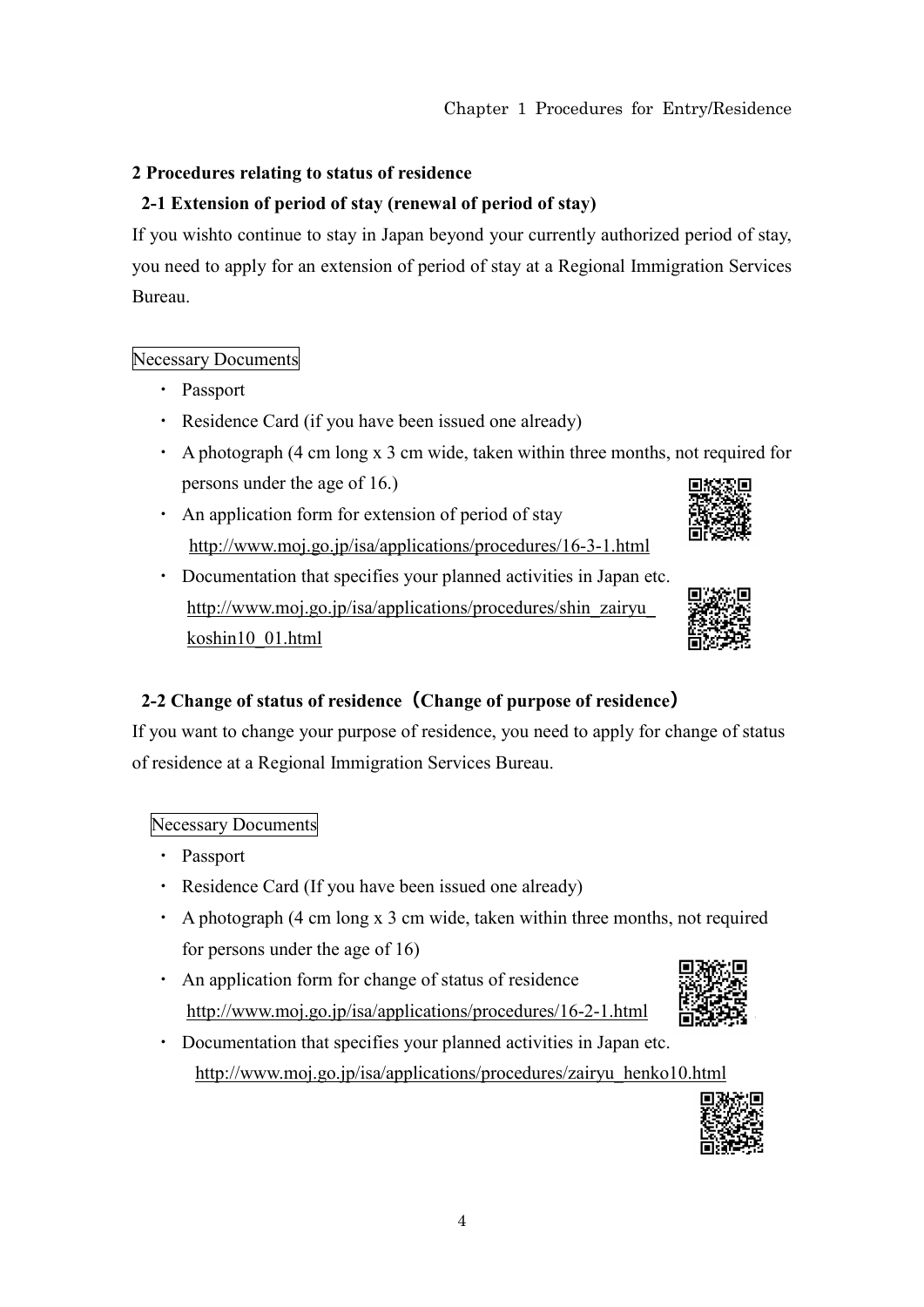#### **2-3 Permission for permanent residence**

Those who wish to reside permanently in Japan need to apply for permanent residence. If permanent residence is granted, you can engage in any activity in Japan and stay in Japan as long as you like without any restrictions. Furthermore, you do not have to carry out procedures to extend your period of stay or change your status of residence.

#### Necessary Documents

- ・ Passport
- ・ Residence Card
- ・ A photograph (4 cm long x 3 cm wide, taken within three months, not required for those under 16 years old)
- ・ An application form for Permanent Residence
- ・ Other necessary documents
- ☛ See the following URL for details: http://www.moj.go.jp/isa/applications/procedures/16-4.html



#### **2-4 Acquisition of status of residence (If you gave birth to a child in Japan)**

If a child is born in Japan without Japanese nationality, and wishes to continue to stay in Japan beyond 60 days after he or she is born, it is necessary to apply for acquisition of his/her status of residence at a Regional Immigration Services Bureauwithin 30 days from the date of birth.

※As a birth certificate (*Shussei todoke kisai jikou shoumeisho,* or "Certificate of

Entry items in Birth Notification") and other documents (see the following for details) are required, please register a birth at an office of municipality before applying for acquisition of a status of residence at a Regional Immigration Services Bureau.

 $\rightarrow$ See: Chapter 4 2-1 Registration of a birth.

#### Necessary Documents

- ・ Passport (if one has been issued already)
- ・ An application form for permission to acquire status of residence http://www.moj.go.jp/isa/applications/procedures/16-10.html

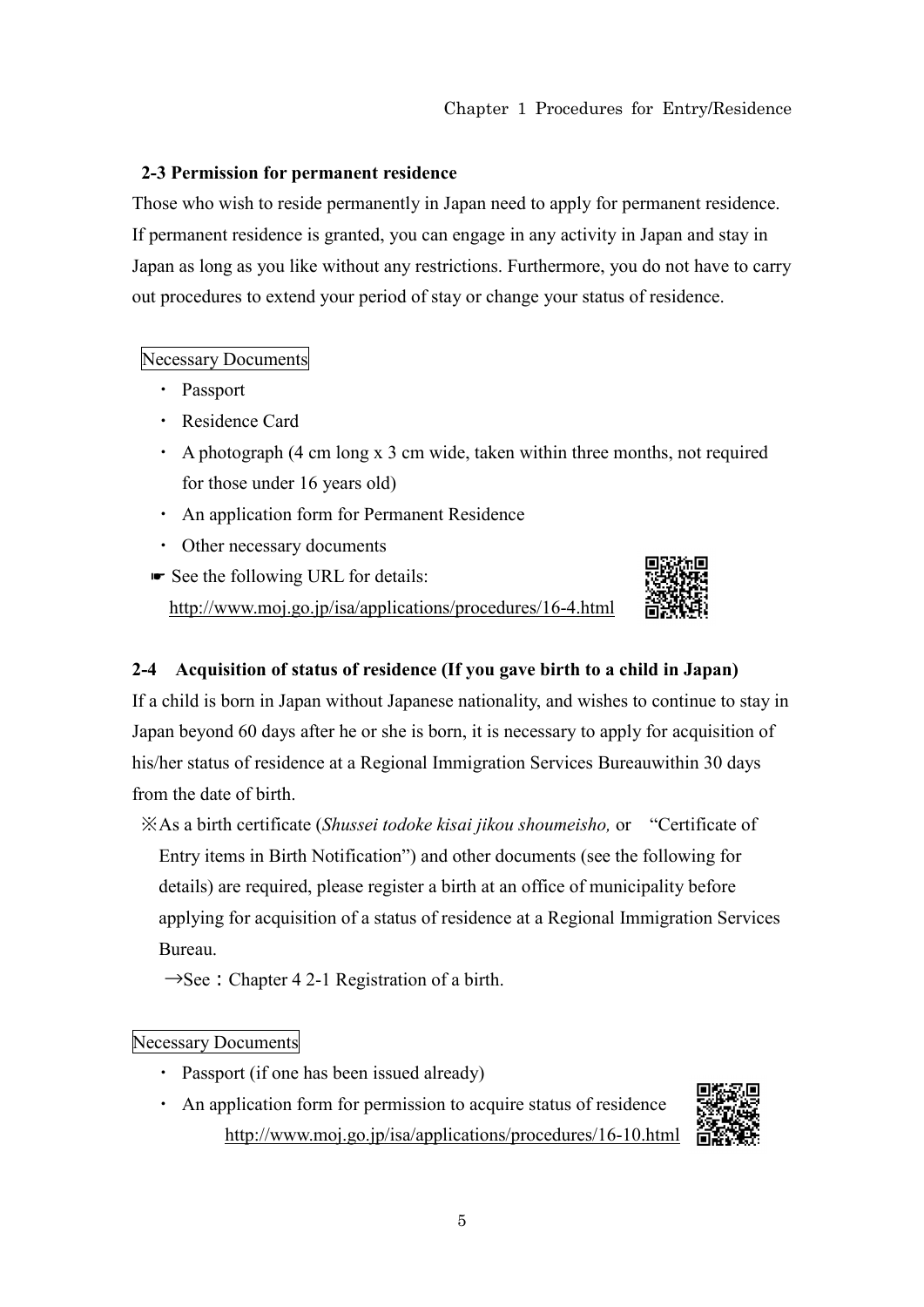- Certificate of entry items in birth notification (It is available at office of municipality) or other documents that proof birth
- ・ Documentation that specifies the child's planned activity in Japan http://www.moj.go.jp/isa/applications/procedures/zairyu\_henko10.html
- ・ A copy of your Certificate of Residence or Certificate of entry items in Resident Register (You can get it at office of municipality)

# **2-5 Permission to engage in an activity other than those permitted by the status of residence previously granted**

If you wish to work with a status of residence that does not permit you to work (status of residence of "Student", "Dependent" and so on), or to engage in an activity other than those permitted by the status of residence previously granted, you need to apply for permission to engage in an activity other than those permitted by the status of residence previously granted at a Regional Immigration Services Bureau. (See Chapter 3-1 1-1 to confirm which activities are permitted under your statuse of residence.)

## Necessary Documents

- ・ Passport
- ・ Residence Card
- ・ An Application form for permission to engage in an activity other than those permitted by the status of residence previously granted
- ・ Documents to certify the activity by which you intend to earn income or receive remuneration
- ☛ See the following URL for details: http://www.moj.go.jp/isa/applications/procedures/16-8.html



### **2-6 Notification to Regional Immigration Services Bureau**

If you have one of the statuses of residence below, and if something changes regarding the organization you are affiliated with, you need to notify the Regional Immigration Services Bureau of that change.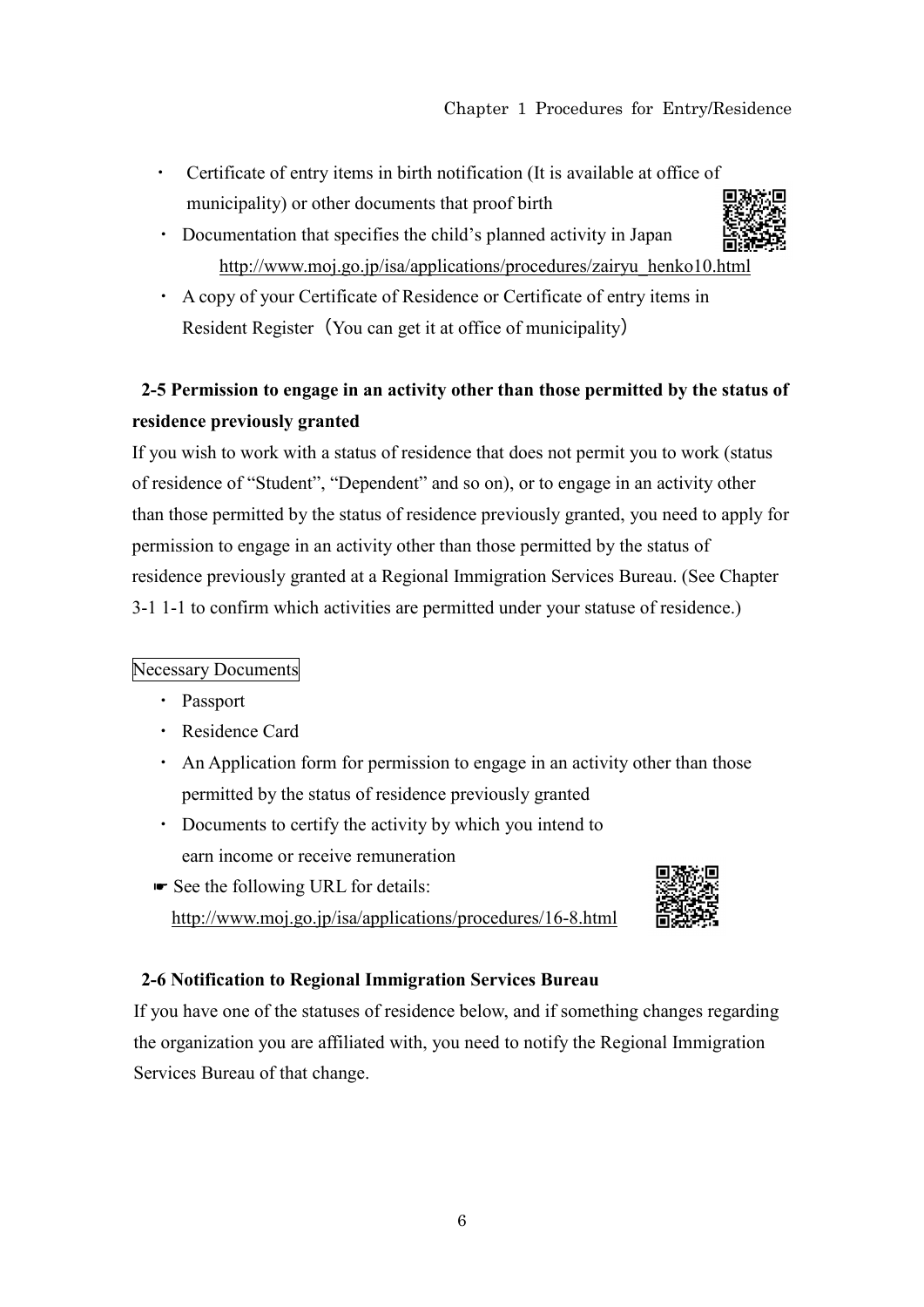(1) Notification of the accepting organization

Status of Residence requiring notifications

Professor, Highly-Skilled Professional (i)(c), Highly-Skilled Professional(ii) (limited to cases of engaging in the activities listed in (ii) (c)), Business Manager, Legal/ Accounting Services, Medical Services, Instructor, Intra-company Transferee, Technical Intern Training, Student or Trainee

#### Items to be notified

- ・Change of the name of the accepting organization
- ・Change of the location of the accepting organization
- ・Extinguishment of the accepting organization
- ・Left from the accepting organization
- ・Transfer from the accepting organization

#### Notification period

You are required to notify within 14 days.

☛See the following URL for details:



http://www.moj.go.jp/isa/applications/procedures/nyuukokukanri10\_00014.html

(2) Notification of the organization of affiliation

#### Status of residence requiring notifications

Highly Skilled Professional (i)(a), Highly Skilled Professional (i)(b), Highly Skilled Professional (ii) (limited to cases of engaging in the activities listed in (ii)(a) or (b)), Researcher, Engineer/Specialist in Humanities/International Services, Nursing Care, Entertainer (limited to cases of engaging in activities based on a contract with a public or private organization in Japan), Skilled Labour, Specified Skilled Worker

#### Items to be notified

- ・Change of the name of the organization of affiliation
- ・Change of the location of the organization of affiliation
- ・Extinguishment of the organization of affiliation
- ・Termination of the contract with the organization of affiliation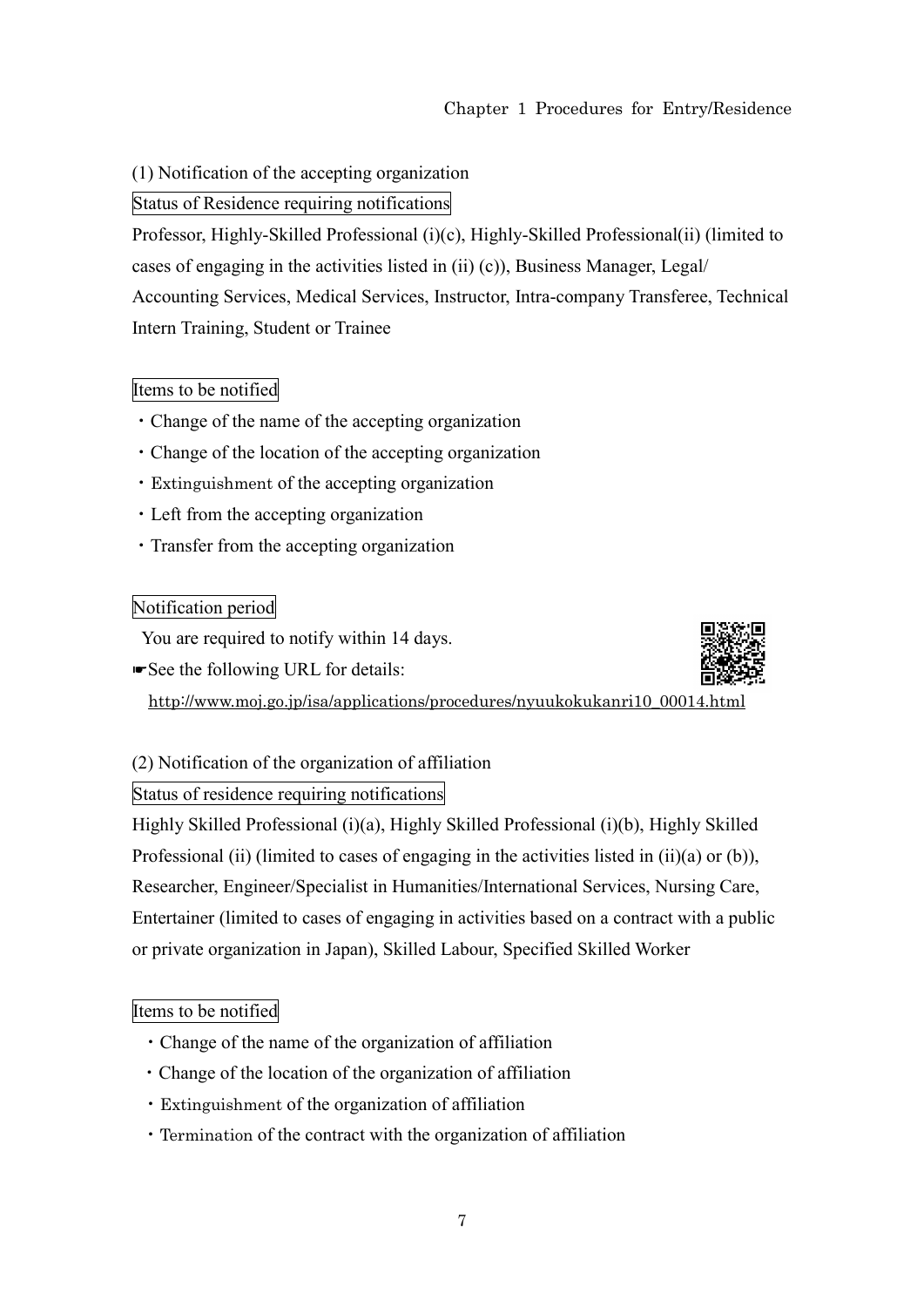・Conclusion of a contract with a new organization of affiliation

## Notification Period

You are required to notify within 14 days.

☛ See the following URL for details:



# (3) Notification of relationship with spouse

## Status of residence requiring notifications

Dependent, Spouse of Japanese National, Spouse of Permanent Resident

## Items to be notified

- ・Divorce your spouse
- ・Bereavement of your spouse

# Notification Period

You are required to notify within 14 days.

☛See the following URL for details:

http://www.moj.go.jp/isa/applications/procedures/nyuukokukanri10\_00016.html

Electronic notification by internet is possible for these notifications.

☛ See the following URL for details: http://www.moj.go.jp/isa/publications/materials/i-ens\_index.html



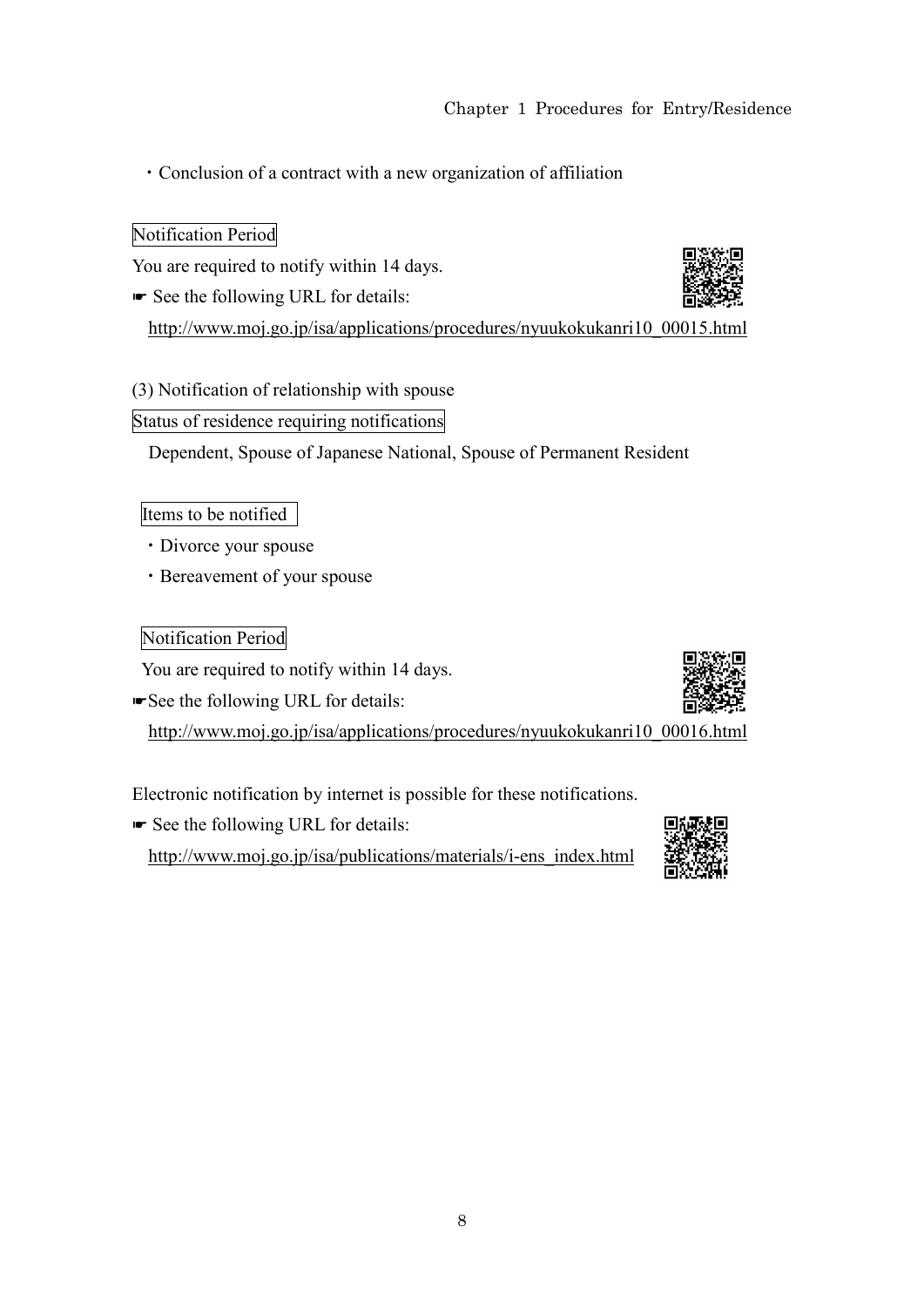● Key Point: Points-based preferential immigration control and residency management treatment for highly-skilled foreign professionals

Foreign nationals who are expected to contribute to the economic growth of Japan due to being highly skilled or talented are preferentially treated with regard to their activities and period of stay.

This is a points-based system where foreign nationals are evaluated based on their "educational background," "business career", "age" and so on. Foreign nationals who apply for this system at Regional Immigration Services Bureaus, and if they get 70 points or more in total, are admitted as "Highly-Skilled Professional". They are given following preferential treatment.

- ・ Permission for multiple activities
- ・ Grant of the longest period of stay of 5 years
- ・ Relaxation of requirements for grant of the permission for permanent residence concerning the period of stay in Japan
- ☛ See the following URL for details: http://www.moj.go.jp/isa/publications/materials/newimmiact\_3\_index.html

# **3 Re-entry Permit**

If a foreign national in Japan wishes to temporarily leave and return to Japan within authorized period, he/she can re-enter Japan with his/her currently authorized status of residence and period of stay unchanged by using a re-entry permit.

(1) Special re-entry permit (returning to Japan within 1 year)

If the foreign nationals return to Japan within 1 year (or until the date of expiration of period of stay when the date of expiration comes earlier than 1 year from the date of departure), re-entry permission procedure at Regional Immigration Services Bureau will be exempted as long as they have Residence Card and valid Passport.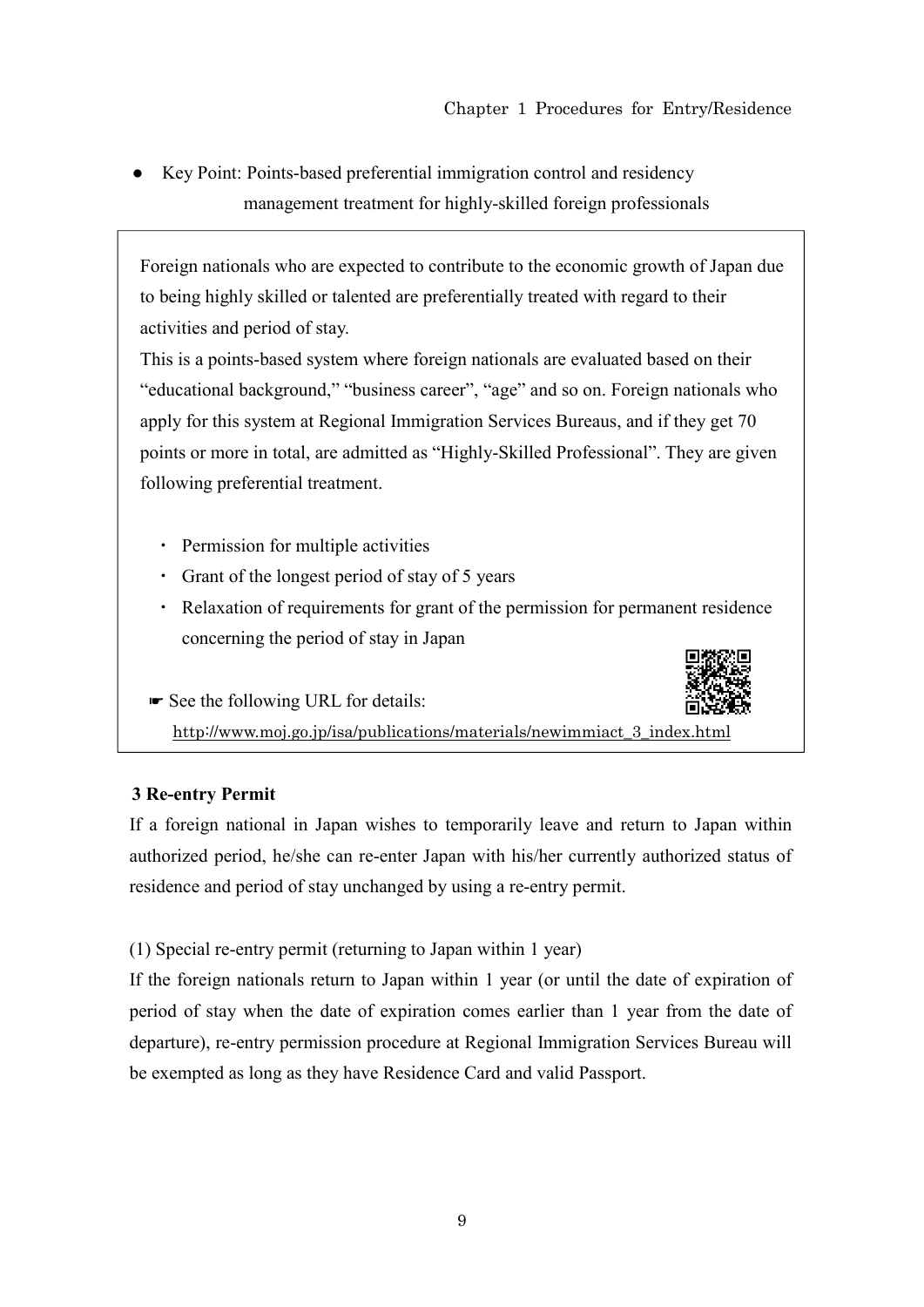(2) Re-entry permit (returning to Japan in 1 year or later)

If the foreign nationals apply for re-entry permit at a Regional Immigration Services Bureau nearby, they can re-enter into Japan with their currently admitted status of residence and period of stay (up to a maximum of 5 years. Or up to the date of expiration when the date of expiration comes earlier than 5 years).

☛ See the following URL for details: http://www.moj.go.jp/isa/applications/procedures/16-5.html



#### **4 Procedures for Recognition of Refugee Status**

As Japan is a member of the Convention relating to the Status of Refugees and the Protocol relating to the Status of Refugees, we recognize refugee status and take various protective measures for refugees defined by the Convention, etc.

#### **4-1 Definition of Refugee**

The term "Refugee" refers to those to whom Article 1 of the Convention relating to the Status of Refugees and the Protocol relating to the Status of Refugees applies. A refugee is defined as follows:

・ A person who, owing to a well-founded fear of being persecuted for reasons of race, religion, nationality, membership of a particular social group or political opinion, is outside the country of his nationality and is unable or, owing to such fear, is unwilling to avail himself of the protection of that country.

#### **4-2 Application for recognition of refugee status**

- ・ Application for recognition of refugee status is a system for those who have fled their home countries (See: 4-1) and seek protection from Japan. A foreign national residing in Japan can apply for this status. A foreign national, when he / she is recognized as a refugee, is issued a Certificate of Refugee Status, and is granted a residence status of "Long Term Resident" etc.
- ・ A foreign national who has been recognized as a refugee, based on his/her application, will receive a refugee travel document in place of a passport.
- ・ A foreign national recognized as a refugee and his/ her family can benefit from the Settlement Support System, which includes Japanese language education,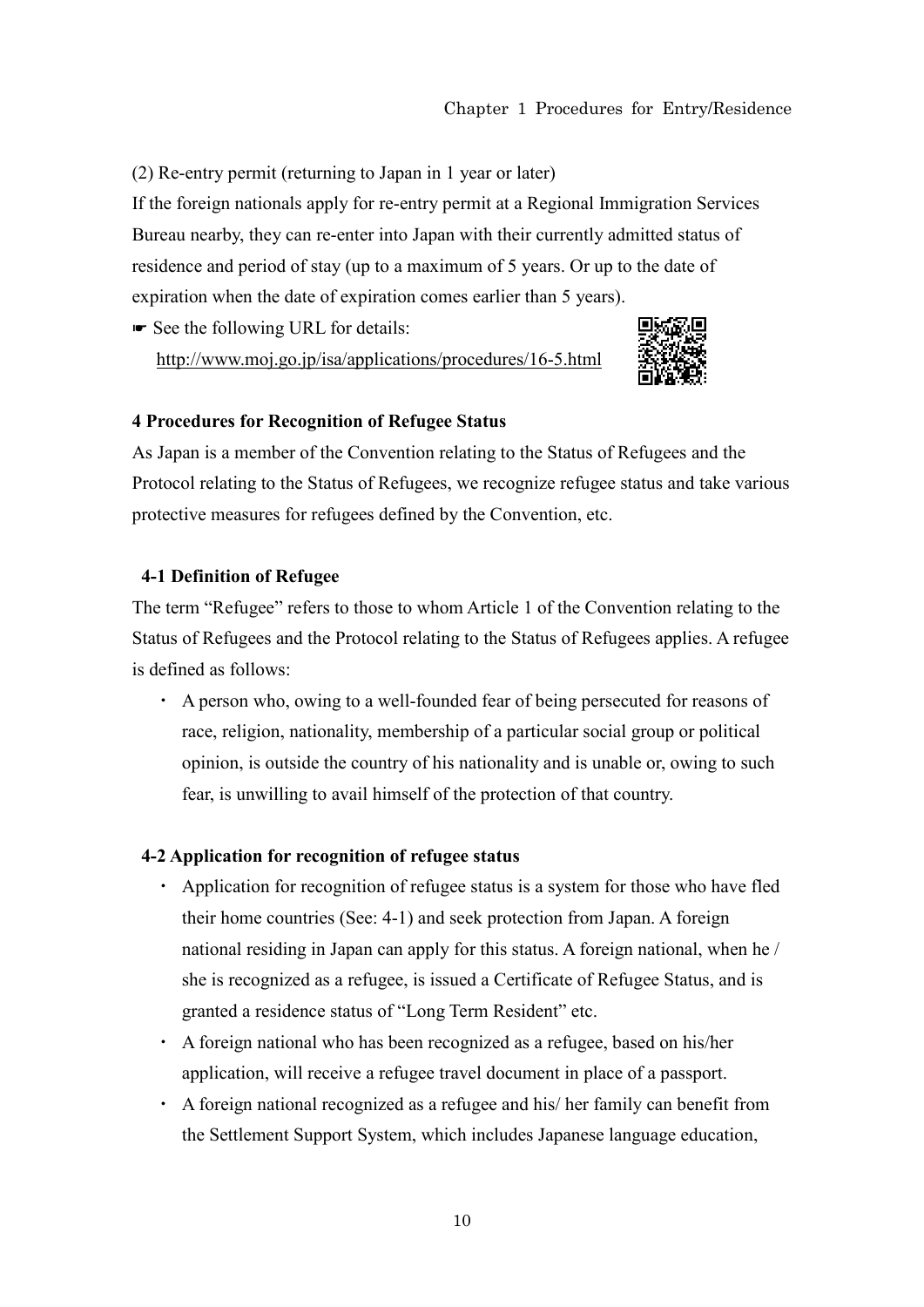guidance for living in Japan and job placement.

#### **4-3 Request for Administrative Review**

A foreign national who has an objection to a disposition denying recognition of refugee status can request an administrative review to the Minister of Justice. When the Minister of Justice makes a determination on the request, the Minister must hear the opinions of the Refugee Examination Counselors who have an academic background of laws or international affairs.

☛ See the following URL for details: http://www.moj.go.jp/isa/applications/guide/nanmin\_tetuduki.html



#### **5 Deportation Order etc.**

#### **5-1 Major Grounds for Deportation**

- Remaining in Japan after the period of stay (Please note that even a stay for just one day beyond your authorized period constitutes overstaying and subjects you to deportation.)
- ・Engaging activity that is not permitted under your status of residence, and receiving remuneration without permission to engage in an activity other than those permitted under the status of residence previously granted
- ・Receiving a certain criminal punishment

### **5-2 If You Are Deported**

If you are deported after an inspection by a Regional Immigration Services Bureau, basically you will not be allowed to enter Japan for five or 10 years. If you are deported due to receiving a certain criminal punishment or some other particular grounds, you will not be allowed to enter Japan anymore.

### **5-3 Departure Order System**

If all of the following requirements are met, an overstayer will be allowed to leave Japan through simple procedures without being detained.

When you leave Japan due to the departure order system, you basically will not be allowed to enter Japan for one year.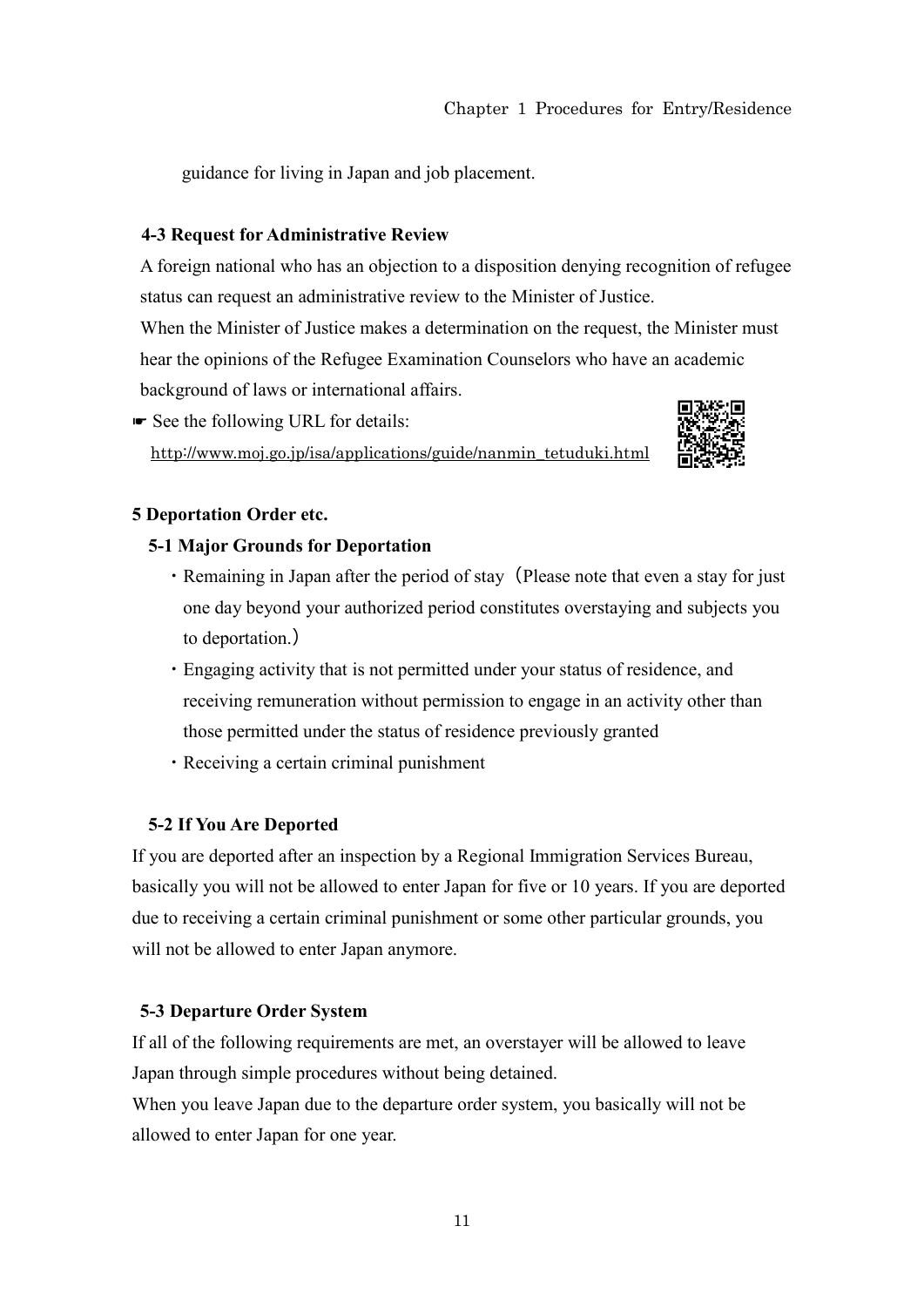### Requirements for the Departure Order System

Those subject to the departure order system need to fulfill the following requirements.

- ・ He/she must voluntarily appear at a Regional Immigration Services Bureau with intention to leave Japan.
- ・ He/she is not subject to deportation for any cause other than overstaying his or her authorized period of stay.
- ・ He/she has not been punished by imprisonment with or without work for certain crimes such as theft.
- ・ He/she has never been deported in the past.
- ・ He/she has never left Japan due to a departure order in the past.
- ・ It seems certain that he/she will leave Japan immediately.

## **5-4 Special Permission to Stay in Japan**

Even when deportation procedures are taken, special permission to stay in Japan may be granted by the Minister of Justice in consideration of the situation for which the foreign national has settled down in Japan, his/her family situation, etc.

## **6 Contact for information about Procedures for Immigration and Residence**

| ັ<br>Sapporo Regional       | 12-chome Odori-nishi Chuo-ku     | TEL 011-261-7502         |
|-----------------------------|----------------------------------|--------------------------|
| <b>Immigration Services</b> | Sapporo shi 060-0042             |                          |
| Bureau                      |                                  |                          |
| Sendai Regional             | 1-3-21 Gorin Miyagino-ku Sendai- | TEL 022-256-6076         |
| <b>Immigration Services</b> | shi 983-0842                     | IP/ from overseas $03$ - |
| Bureau                      |                                  | 5796-7234                |
| Tokyo Regional              | 5-5-30 Konan Minato-ku Tokyo     | TEL 0570-034259          |
| <b>Immigration Services</b> | 1088255                          | IP/from overseas $03$ -  |
| Bureau                      |                                  | 5796-7234                |
|                             |                                  |                          |

Regional offices of Immigration and Residence Control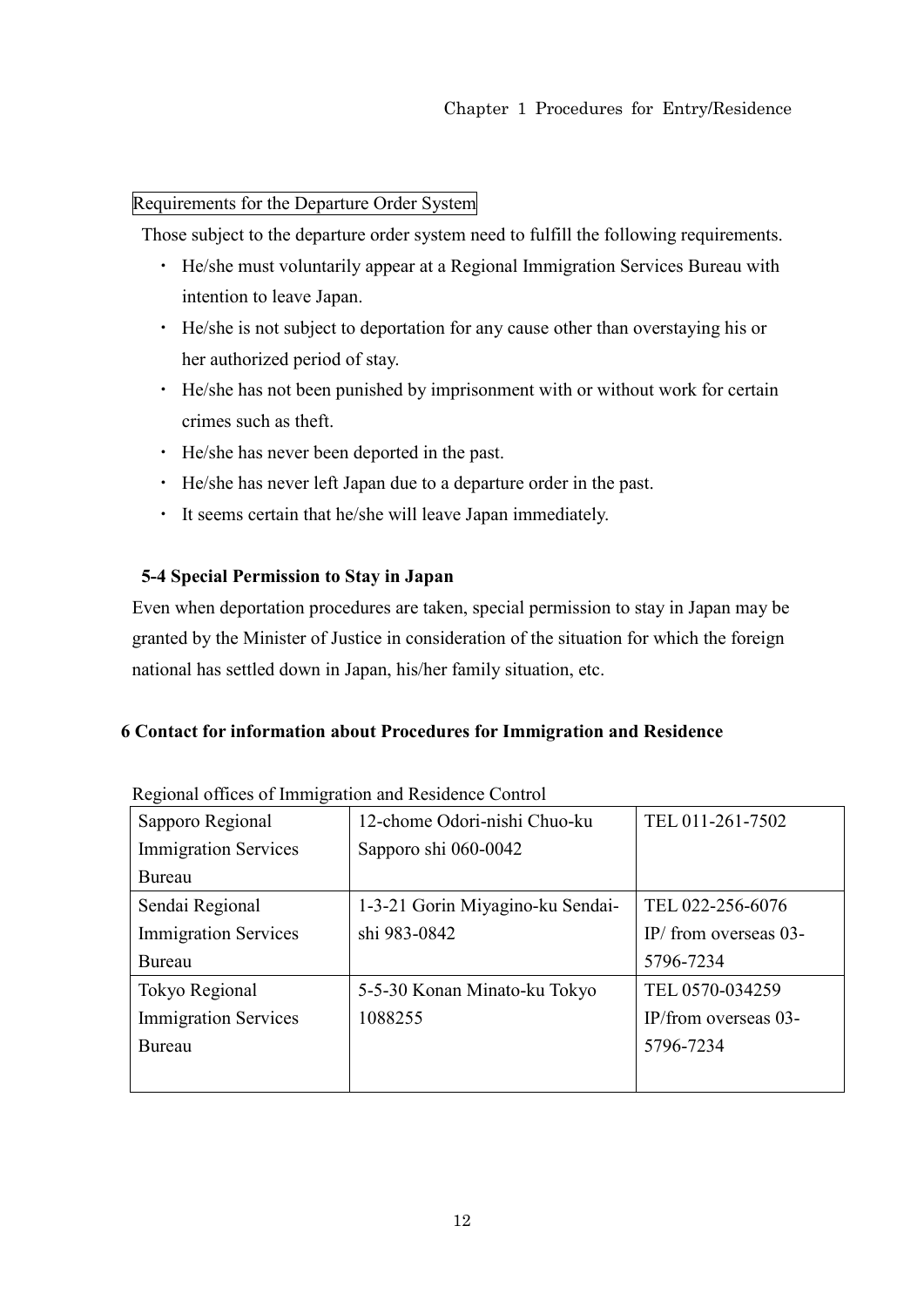| Tokyo Regional                 | Yotsuya Tower 14F, 1-6-1, Yotsuya,  | TEL 0570-011000 (select |
|--------------------------------|-------------------------------------|-------------------------|
| <b>Immigration Services</b>    | Shinjuku-ku, Tokyo 160-0004         | number $8)$             |
| Bureau                         |                                     | IP/from overseas 03-    |
| Yotsuya Branch                 |                                     | 5363-3013               |
| <b>Government Building</b>     |                                     |                         |
| <b>Registration Department</b> | Notification of change in activity, | TEL 03-5363-3032        |
|                                | contract, or marital status;        |                         |
|                                | notification from the organization  | TEL 03-5363-3030        |
|                                | of affiliation:                     |                         |
| <b>Information Processing</b>  | Online residence application        | TEL 03-5363-3039        |
| Department                     | procedures:                         |                         |
|                                | Management of inspection records:   |                         |
| Narita Airport Branch          | 1-1 Narita International Airport    | TEL 0476-34-2222        |
|                                | Second Terminal bldg.6th floor      | Management and          |
|                                | Aza-Furugome, Furugome Narita-      | Inspection              |
|                                | shi Chiba 282-0004                  | Division 0476-34-2211   |
| Haneda Airport Branch          | 2-6-4 CIQ bldg. Haneda Airport      | TEL 03-5708-3202        |
|                                | Ota-ku Tokyo 1440041                |                         |
| Yokohama Branch                | 10-7 Torihama-cho,                  | TEL0570-045259          |
|                                | Kanazawa-ku, Yokohama               | IP/from overseas 045-   |
|                                | Kanagawa 236-0002                   | 769-1729                |
| Nagoya Regional                | 5-18 Shoho-cho, Minato-ku,          | TEL 052-559-2150        |
| <b>Immigration Services</b>    | Nagoya, Aichi 2360002               |                         |
| <b>Bureau</b>                  |                                     |                         |
| Chubu Airport Branch           | 1-1 CIQ bldg. CENTRAIR              | TEL 0569-38-7410        |
|                                | Tokoname-shi, Aichi 4790881         |                         |
| Osaka Regional                 | 1-29-53 Minami-kohoku, Suminoe-     | TEL 06-4703-2100        |
| <b>Immigration Services</b>    | ku, Osaka-shi, Osaka 559-0034       |                         |
| <b>Bureau</b>                  |                                     |                         |
| Kansai Airport Branch          | Senshukukonaka 1, Tajiri-cho,       | TEL 072-455-1453        |
|                                | Sennan-gun, Osaka 5490011           |                         |
| Kobe Branch                    | 29 Kaigan-dori, Chuo-ku, Kobe-      | TEL 078-391-6377        |
|                                | shi, Hyogo 6500024                  |                         |
| Hiroshima Regional             | 2-31 Kamihatchobori, Naka-ku,       | TEL 082-221-4411        |
| <b>Immigration Services</b>    | Hiroshima-shi, Hiroshima 730-       |                         |